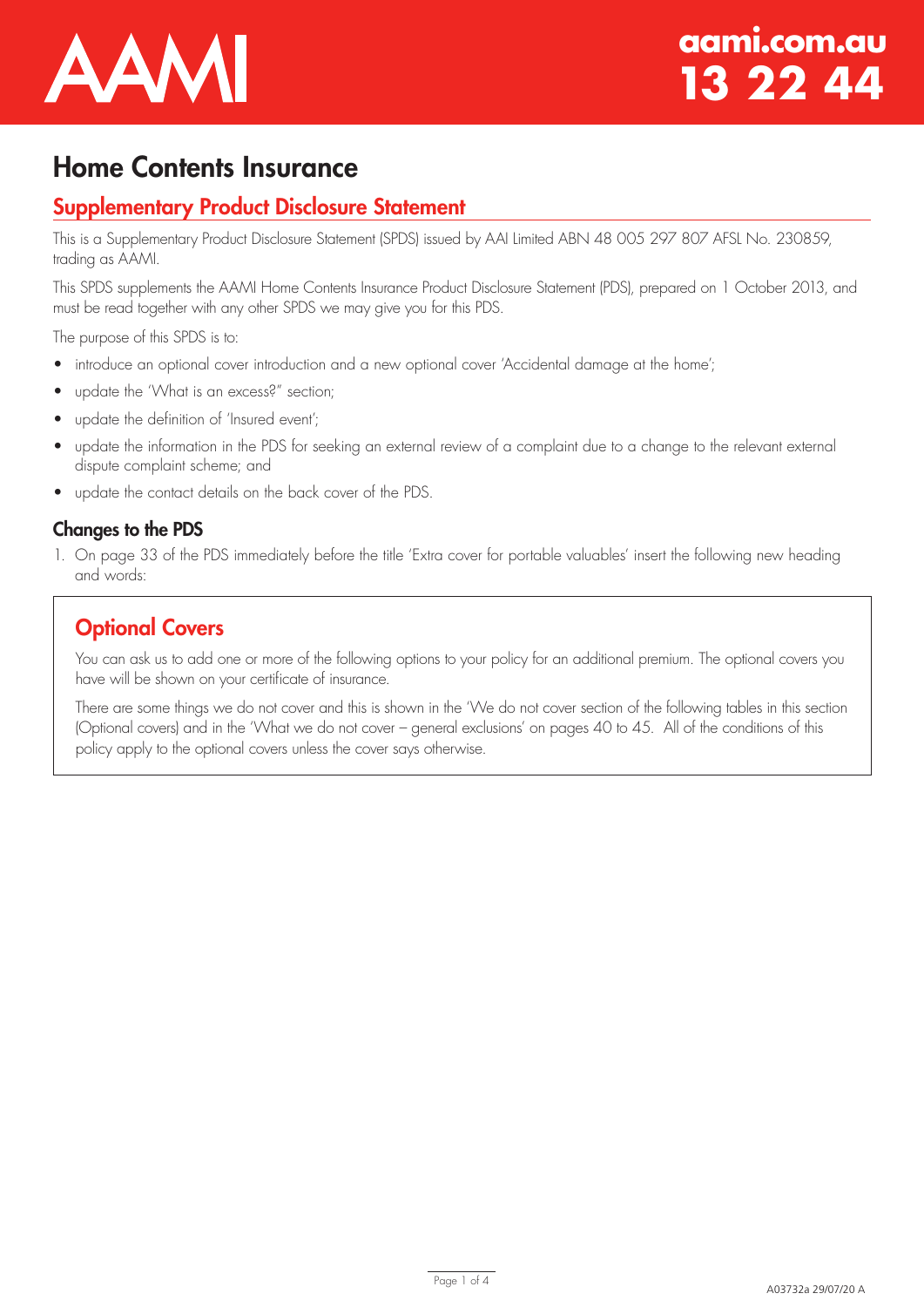

2. On page 35 of the PDS immediately after the words 'Refer to the PED Guide for further information' insert the following new heading and words for the new optional cover:

### Accidental damage at the home

When you have home contents insurance, we cover your contents for accidental loss (e.g. accidentally dropping a ring down the drain and you are unable to retrieve it) and accidental damage (e.g. accidentally breaking or damaging something) at the insured address during the period of insurance.

Accidental loss or damage is loss or damage from an incident you did not intend or expect to happen (e.g. damage caused to a painting that accidentally fell off a wall).

Note: If we accept a claim under this optional cover, the incident giving rise to the claim will be an insured event. This means that you may be entitled to additional features (see pages 29 to 30).

### What we cover **We do not cover**

- loss or damage that is covered under an insured event listed on pages 20 to 28 as you can make a claim for loss or damage under the applicable insured event;
- loss or damage that is covered under an additional cover listed on pages 30 to 32;
- loss or damage without you being able to reasonably establish an incident covered by your policy took place at a certain time and date;
- loss or damage caused by flood if you do not have cover for insured event 'Flood'.
- loss or damage:
	- to swimming pool liners or covers;
	- arising from scorching or burning by cigars, cigarettes or pipes;
	- arising from pollution or vapour from a home heater or cooking appliance;
	- caused by wear, tear, rust, fading, rising damp, mould, mildew, corrosion and rot;
	- arising from insects, vermin or rodents;
	- caused by physical assaults or death;
	- caused by tenants or boarders;
	- arising from failure or shutdown of the electricity supply from any cause or spoilage of food resulting from this;
	- arising from leaks from agricultural pipes;
	- arising from animals or birds pecking, biting, clawing, scratching, tearing or chewing your contents, or damage caused by their urine or excrement;
	- arising from building, renovating or altering your home (except for spilling paint);
- wear and tear, or loss or damage, by the escape of liquid occurring as a result of a gradual process of leaking, splashing, dripping or overflowing over a period of time;
- cash, smart cards, phone cards, documents able to be cashed or traded, vouchers, money orders or stamps (not in a set or collection);
- sporting, recreational and leisure goods and equipment whilst in use, **but we will cover** bicycles whilst in use, **but** not whilst being used for racing or pace-making.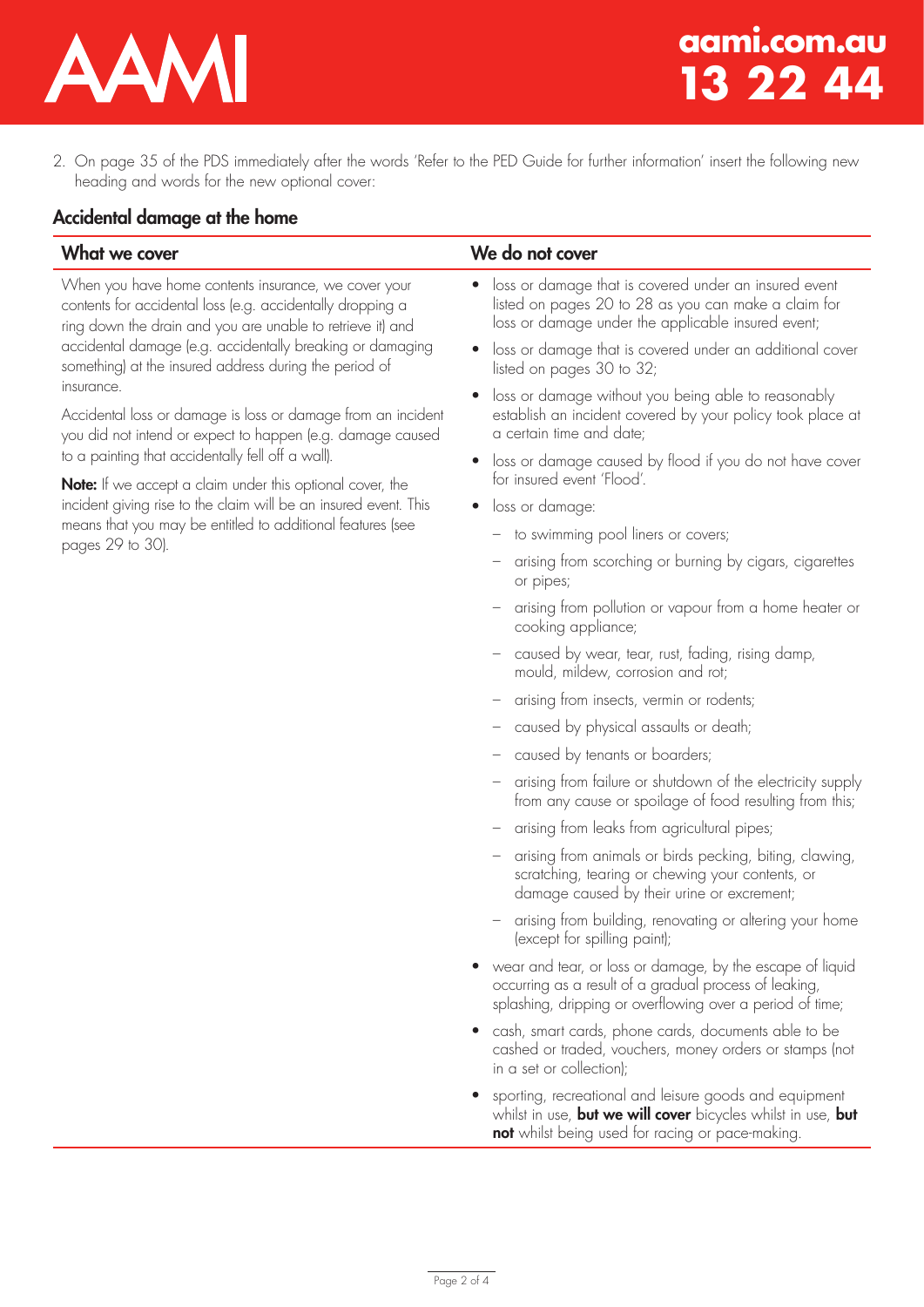

- 3. On page 51 of the PDS under the heading 'What is an excess?' Remove the sentence *'An excess is the amount you have to pay for each incident when you make a claim.' and replace with 'An excess is the amount you have to pay for each incident when you make a claim, unless stated otherwise in this policy'*.
- 4. On page 62 of the PDS remove the definition of 'Insured event' and replace with the following:

## Insured event

means:

- the insured events on pages 20 to 28; and
- if you have the optional cover 'Accidental damage at the home', it also means accidental loss or damage to your contents that is not excluded by your policy.

In addition, an insured event is always a single event, accident or occurrence which you did not intend or expect to happen.

5. On page 65 of the PDS under the section titled 'How we will deal with a complaint', replace the wording under the heading, 'Step 3. Seek review by an external service', with the following new wording:

### Step 3. Seek review by an external service.

We expect our procedures will deal fairly and promptly with your complaint. However, if you remain dissatisfied, you may be able to access the services of the Australian Financial Complaints Authority (AFCA). AFCA provides fair and independent financial services complaint resolution that is free to consumers. Any determination AFCA makes is binding on us, provided you also accept the decision. You do not have to accept their decision and you have the option of seeking remedies elsewhere.

AFCA has authority to hear certain complaints. Contact AFCA to confirm if they can assist you.

You can contact AFCA: By phone: 1800 931 678 By email: info@afca.org.au In writing: Australian Financial Complaints Authority, GPO Box 3, Melbourne VIC 3001 By visiting: www.afca.org.au

6. On the back cover of the PDS insert 'Contact us about a claim' before the words '24 hours a day'.

### Questions?

If you have questions about this change, please visit our website aami.com.au or contact us on 13 22 44.